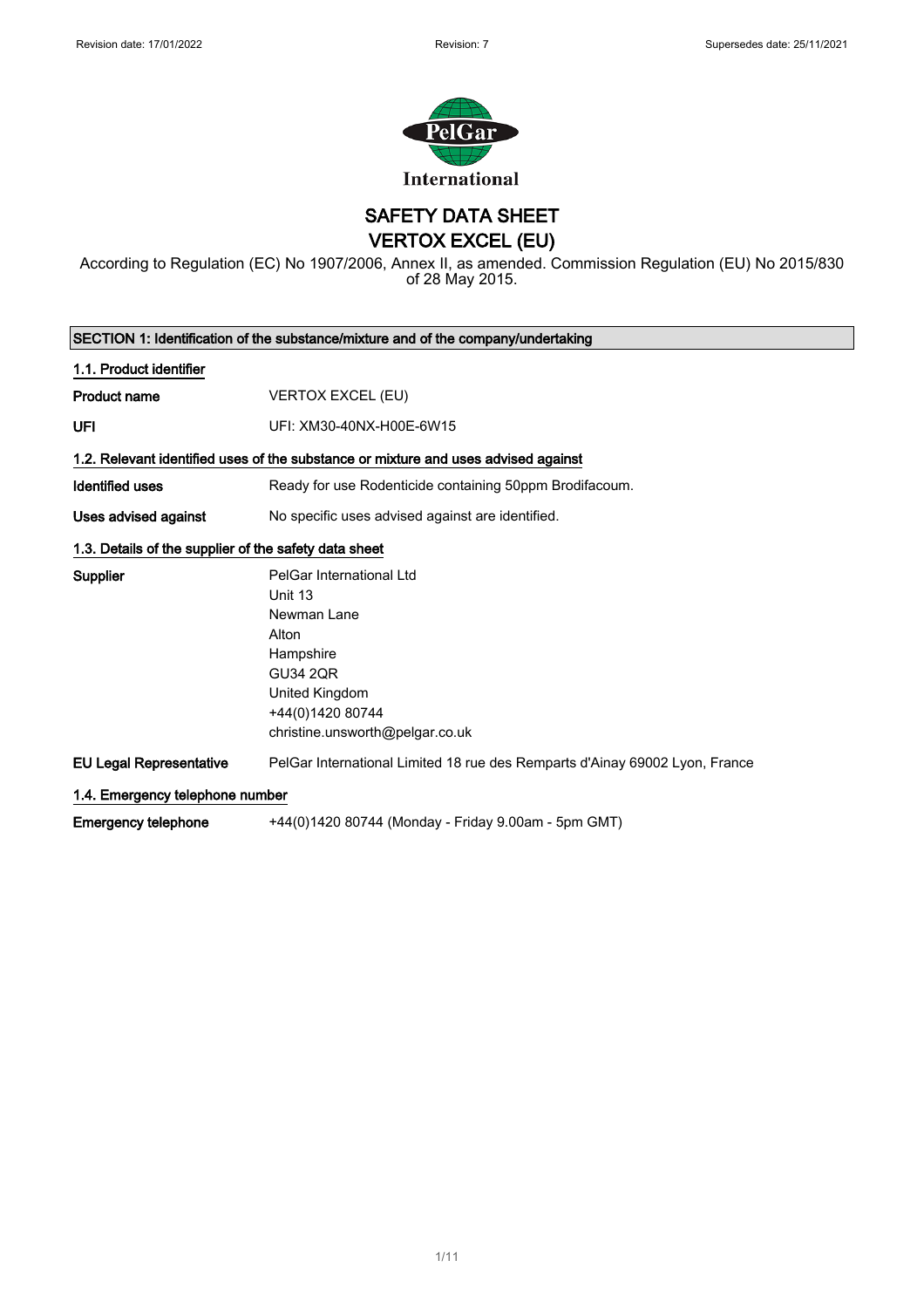| number | Belgium: 070 245 245                                                    |
|--------|-------------------------------------------------------------------------|
|        | Bulgaria: +359 2 9154 233                                               |
|        | Croatia: +3851 2348 342                                                 |
|        | Cyprus: 1401                                                            |
|        | Czech Republic: +420 224 919 293, +420 224 915 402                      |
|        | Denmark: +45 8212 1212                                                  |
|        | Estonia: 16662                                                          |
|        | Finland: 0800 147 111                                                   |
|        | France: +33 (0) 145 42 59 59                                            |
|        | Germany: +44 (0)1420 80744 (9am-5pm Monday- Friday GMT)                 |
|        | Greece: (0030) 2107793777                                               |
|        | Hungary: +36-80-201-199                                                 |
|        | Iceland: (+354) 543 1000 / 112                                          |
|        | Ireland: Members of Public: +353 (01) 809 2166. (8am-10pm daily)        |
|        | Ireland: Healthcare Professionals: +353 (01) 809 2566 (24 hour service) |
|        | Italy: 0382-24444                                                       |
|        | Latvia: +371 67042473                                                   |
|        | Liechtenstein: +44 (0)1420 80744 (9am-5pm Monday- Friday GMT)           |
|        | Lithuania: +370 (85) 2362052                                            |
|        | Luxembourg: 8002 5500                                                   |
|        | Malta: +44 (0)1420 80744 (9am-5pm Monday- Friday GMT)                   |
|        | Netherlands: +31(0)30 274 8888 Healthcare Professionals only            |
|        | Norway: 22 59 13 00                                                     |
|        | Poland: +44 (0)1420 80744 (9am-5pm Monday- Friday GMT)                  |
|        | Portugal: +351 800 250 250                                              |
|        | Romania: +40213183606                                                   |
|        | Slovakia: +421 2 5477 4166                                              |
|        | Slovenia: 112                                                           |
|        | Spain: +34 91 562 04 20                                                 |
|        | Sweden: 112 - Begär Giftinformation                                     |

### SECTION 2: Hazards identification

| 2.1. Classification of the substance or mixture |                                                                                 |
|-------------------------------------------------|---------------------------------------------------------------------------------|
| Classification (EC 1272/2008)                   |                                                                                 |
| <b>Physical hazards</b>                         | Not Classified                                                                  |
| <b>Health hazards</b>                           | Skin Sens. 1 - H317 Repr. 1A - H360D STOT RE 2 - H373                           |
| <b>Environmental hazards</b>                    | Not Classified                                                                  |
| 2.2. Label elements                             |                                                                                 |
| <b>Hazard pictograms</b>                        |                                                                                 |
| Signal word                                     | Danger                                                                          |
| <b>Hazard statements</b>                        | H317 May cause an allergic skin reaction.<br>H360D May damage the unborn child. |

H373 May cause damage to organs (Blood) through prolonged or repeated exposure.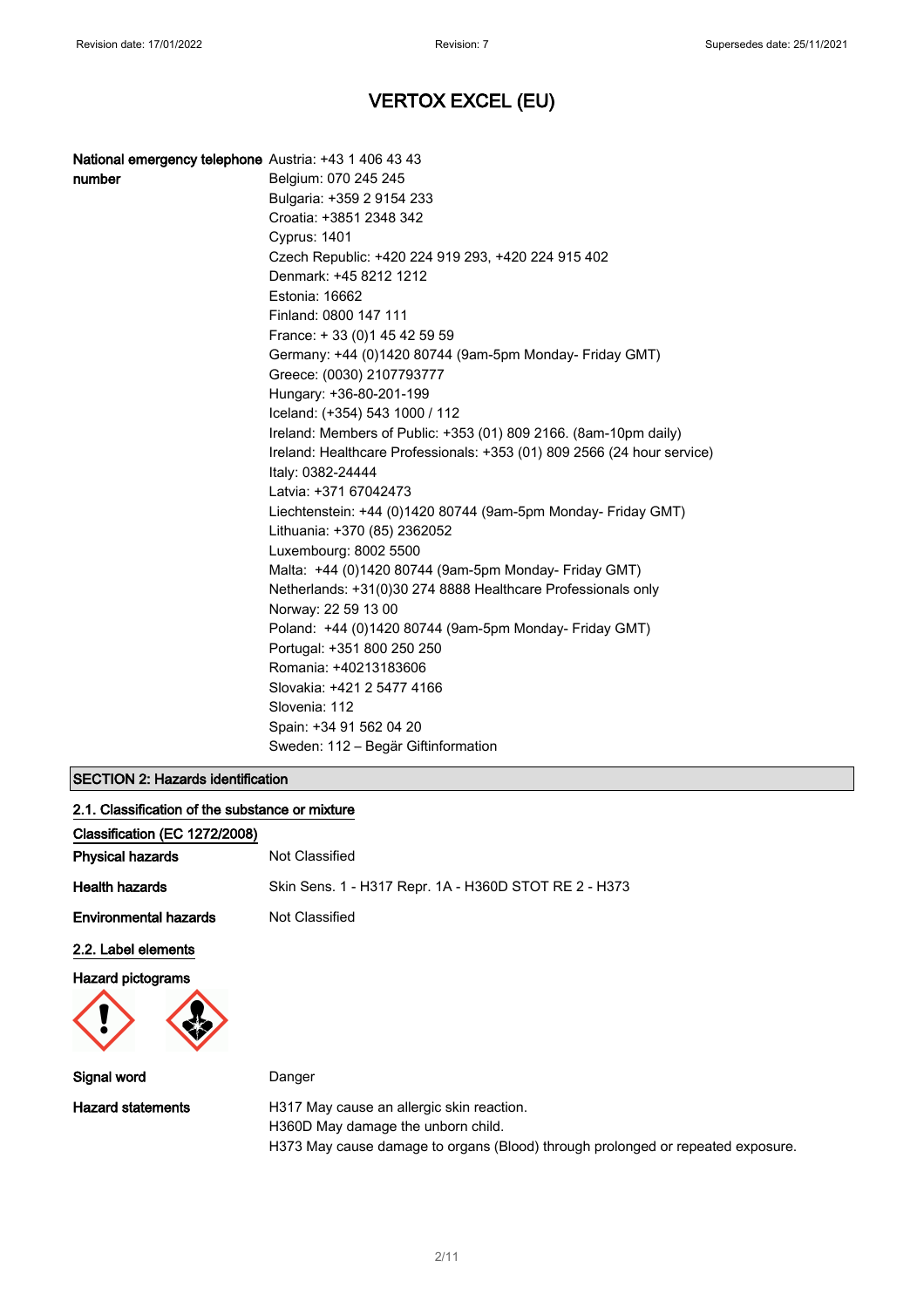| <b>Precautionary statements</b>   | P201 Obtain special instructions before use.<br>P202 Do not handle until all safety precautions have been read and understood.<br>P280 Wear protective gloves.<br>P308+P313 IF exposed or concerned: Get medical advice/ attention.<br>P314 Get medical advice/ attention if you feel unwell.<br>P301+P310 IF SWALLOWED: Immediately call a POISON CENTER/ doctor.<br>P405 Store locked up.<br>P404 Store in a closed container.<br>P501 Dispose of contents/ container in accordance with national regulations. |
|-----------------------------------|------------------------------------------------------------------------------------------------------------------------------------------------------------------------------------------------------------------------------------------------------------------------------------------------------------------------------------------------------------------------------------------------------------------------------------------------------------------------------------------------------------------|
| Supplemental label<br>information | EUH 208 Contains 1, 2- Benzisothiazolin-3-one. May produce an allergic reaction.<br>Keep / Store away from foodstuffs, beverages and animal feeding stuffs.<br>EUH 208 Contains 2-octyl-2H-isothiazol-3-one. May produce an allergic reaction.                                                                                                                                                                                                                                                                   |
| Contains                          | 2-OCTYL-2H-ISOTHIAZOL-3-ONE                                                                                                                                                                                                                                                                                                                                                                                                                                                                                      |

#### 2.3. Other hazards

### SECTION 3: Composition/information on ingredients

#### 3.2. Mixtures

| <b>Ethyl vanillin</b>                                                                                                               | 1%                   |
|-------------------------------------------------------------------------------------------------------------------------------------|----------------------|
| CAS number: 121-32-4                                                                                                                | EC number: 204-464-7 |
| Classification<br>Eye Irrit. 2 - H319                                                                                               |                      |
| 2,2'-Imino Diethanol                                                                                                                | < 0.1%               |
| CAS number: 111-42-2                                                                                                                | EC number: 203-868-0 |
| Classification<br>Acute Tox. 4 - H302<br>Skin Irrit. 2 - H315<br>Eye Dam. 1 - H318<br>STOT RE 2 - H373<br>Aquatic Chronic 3 - H412  |                      |
| 1,2-BENZISOTHIAZOLIN-3-ONE                                                                                                          | 1%                   |
| CAS number: 2634-33-5                                                                                                               | EC number: 220-120-9 |
| M factor (Acute) = $1$                                                                                                              |                      |
| Classification<br>Acute Tox. 4 - H302<br>Skin Irrit. 2 - H315<br>Eye Dam. 1 - H318<br>Skin Sens. 1 - H317<br>Aquatic Acute 1 - H400 |                      |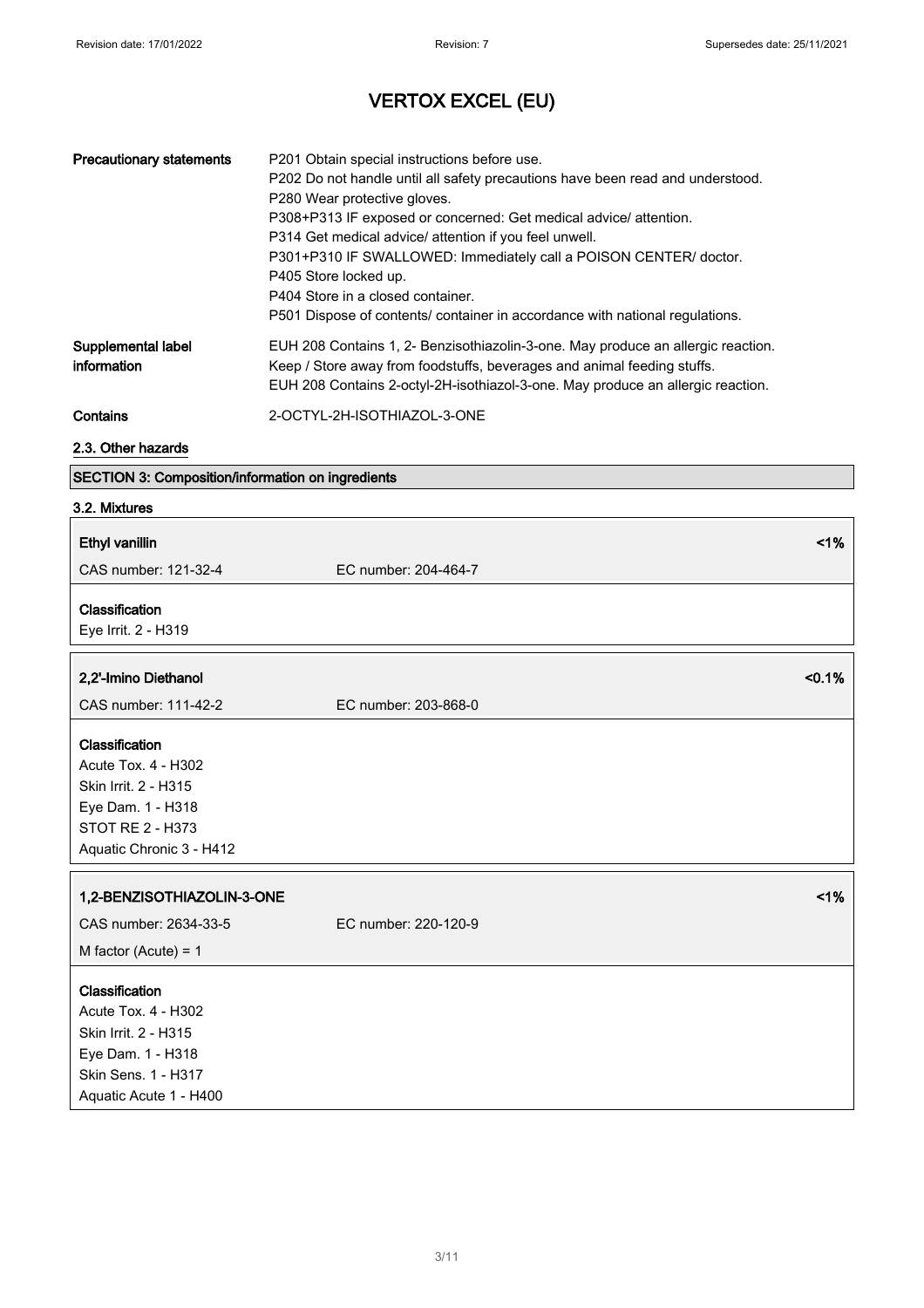| <b>BRODIFACOUM (EU)</b>                                                                                                                                                                                               |                           | 0.005% |
|-----------------------------------------------------------------------------------------------------------------------------------------------------------------------------------------------------------------------|---------------------------|--------|
| CAS number: 56073-10-0                                                                                                                                                                                                | EC number: 259-980-5      |        |
| M factor (Acute) = $10$                                                                                                                                                                                               | M factor (Chronic) = $10$ |        |
| Classification<br>Acute Tox. 1 - H300<br>Acute Tox. 1 - H310<br>Acute Tox. 1 - H330<br>Repr. 1A - H360D<br><b>STOT RE 1 - H372</b><br>Aquatic Acute 1 - H400<br>Aquatic Chronic 1 - H410                              |                           |        |
| 2-OCTYL-2H-ISOTHIAZOL-3-ONE                                                                                                                                                                                           |                           | 1%     |
| CAS number: 26530-20-1                                                                                                                                                                                                | EC number: 247-761-7      |        |
| M factor (Acute) = $100$                                                                                                                                                                                              | M factor (Chronic) = 100  |        |
| Classification<br>Acute Tox. 3 - H301<br><b>Acute Tox. 3 - H311</b><br>Acute Tox. 2 - H330<br>Skin Corr. 1B - H314<br>Eye Dam. 1 - H318<br>Skin Sens. 1A - H317<br>Aquatic Acute 1 - H400<br>Aquatic Chronic 1 - H410 |                           |        |
| <b>Denatonium Benzoate</b><br>CAS number: 3734-33-6                                                                                                                                                                   | EC number: 223-095-2      | < 0.1% |
| Classification<br>Acute Tox. 4 - H302<br>Aquatic Chronic 3 - H412                                                                                                                                                     |                           |        |
| The full text for all hazard statements is displayed in Section 16.                                                                                                                                                   |                           |        |
| <b>SECTION 4: First aid measures</b>                                                                                                                                                                                  |                           |        |
| 4.1. Description of first aid measures                                                                                                                                                                                |                           |        |

| General information | In case of accident or if you feel unwell, seek medical advice immediately (show the label<br>where possible). Advice for Medical Doctors: Brodifacoum is an indirect anti-coagulant.<br>Phytomenadione, Vitamin K, is antidotal. Determin prothrombin time not less than 18 hours<br>after consumption. If elevated, administer Vitamin K1 until prothrombin time normalises.<br>Continue determination of prothrombin time for two weeks after withdrawal of antidote and<br>resume treatment if elevation occurs in that time. |
|---------------------|-----------------------------------------------------------------------------------------------------------------------------------------------------------------------------------------------------------------------------------------------------------------------------------------------------------------------------------------------------------------------------------------------------------------------------------------------------------------------------------------------------------------------------------|
| Inhalation          | Due to the physical nature of this product, exposure by this route is unlikely. Seek medical<br>attention if symptoms persist.                                                                                                                                                                                                                                                                                                                                                                                                    |
| Ingestion           | Rinse mouth. Do not induce vomiting. Get medical attention immediately.                                                                                                                                                                                                                                                                                                                                                                                                                                                           |
| <b>Skin contact</b> | May cause irritation to susceptible persons. If skin irritation occurs wash with soap and water.<br>Remove contaminated clothing. Get medical attention if symptoms are severe or persist.                                                                                                                                                                                                                                                                                                                                        |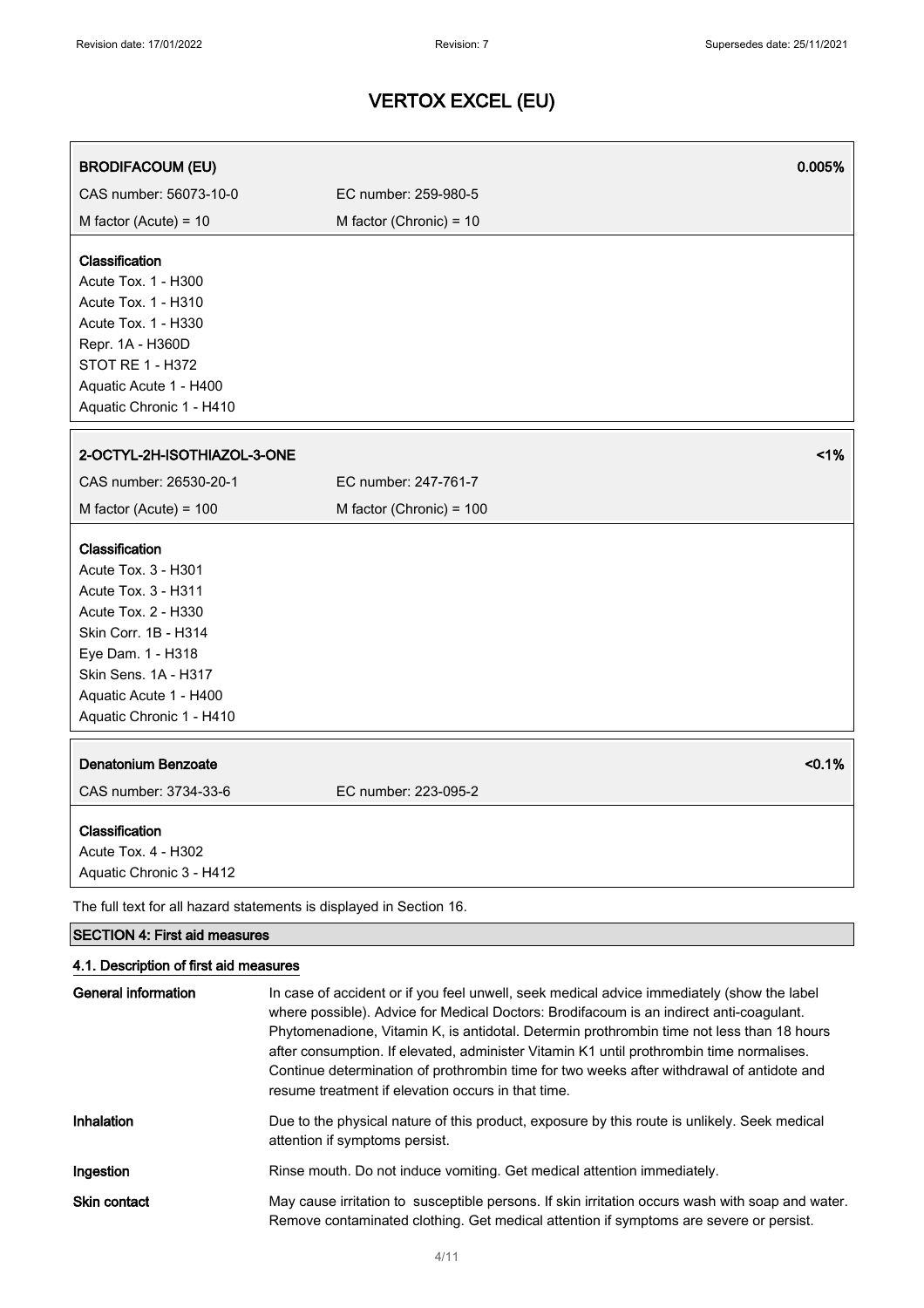| Eye contact                                                | May cause eye irritation to susceptible persons. Rinse immediately with plenty of water and<br>seek medical advice.                                                                                                                                                                                                                                                               |  |
|------------------------------------------------------------|-----------------------------------------------------------------------------------------------------------------------------------------------------------------------------------------------------------------------------------------------------------------------------------------------------------------------------------------------------------------------------------|--|
|                                                            | 4.2. Most important symptoms and effects, both acute and delayed                                                                                                                                                                                                                                                                                                                  |  |
| <b>General information</b>                                 | The severity of the symptoms described will vary dependent on the concentration and the<br>length of exposure.                                                                                                                                                                                                                                                                    |  |
| Ingestion                                                  | Harmful if swallowed.                                                                                                                                                                                                                                                                                                                                                             |  |
| Skin contact                                               | May cause sensitisation or allergic reactions in sensitive individuals.                                                                                                                                                                                                                                                                                                           |  |
|                                                            | 4.3. Indication of any immediate medical attention and special treatment needed                                                                                                                                                                                                                                                                                                   |  |
| Notes for the doctor                                       | Treat symptomatically.                                                                                                                                                                                                                                                                                                                                                            |  |
| <b>SECTION 5: Firefighting measures</b>                    |                                                                                                                                                                                                                                                                                                                                                                                   |  |
| 5.1. Extinguishing media                                   |                                                                                                                                                                                                                                                                                                                                                                                   |  |
| Suitable extinguishing media                               | Extinguish with alcohol-resistant foam, carbon dioxide, dry powder or water fog. Use fire-<br>extinguishing media suitable for the surrounding fire.                                                                                                                                                                                                                              |  |
| Unsuitable extinguishing<br>media                          | Do not use water jet as an extinguisher, as this will spread the fire.                                                                                                                                                                                                                                                                                                            |  |
| 5.2. Special hazards arising from the substance or mixture |                                                                                                                                                                                                                                                                                                                                                                                   |  |
| Specific hazards                                           | None known.                                                                                                                                                                                                                                                                                                                                                                       |  |
| <b>Hazardous combustion</b><br>products                    | Thermal decomposition or combustion products may include the following substances:<br>Harmful gases or vapours.                                                                                                                                                                                                                                                                   |  |
| 5.3. Advice for firefighters                               |                                                                                                                                                                                                                                                                                                                                                                                   |  |
| Protective actions during<br>firefighting                  | Avoid breathing fire gases or vapours. Evacuate area. Cool containers exposed to heat with<br>water spray and remove them from the fire area if it can be done without risk. Cool containers<br>exposed to flames with water until well after the fire is out.                                                                                                                    |  |
| Special protective equipment<br>for firefighters           | Wear positive-pressure self-contained breathing apparatus (SCBA) and appropriate protective<br>clothing. Firefighter's clothing conforming to European standard EN469 (including helmets,<br>protective boots and gloves) will provide a basic level of protection for chemical incidents.                                                                                        |  |
| <b>SECTION 6: Accidental release measures</b>              |                                                                                                                                                                                                                                                                                                                                                                                   |  |
|                                                            | 6.1. Personal precautions, protective equipment and emergency procedures                                                                                                                                                                                                                                                                                                          |  |
| <b>Personal precautions</b>                                | No specific recommendations. For personal protection, see Section 8.                                                                                                                                                                                                                                                                                                              |  |
| 6.2. Environmental precautions                             |                                                                                                                                                                                                                                                                                                                                                                                   |  |
| <b>Environmental precautions</b>                           | Avoid discharge to the aquatic environment.                                                                                                                                                                                                                                                                                                                                       |  |
| 6.3. Methods and material for containment and cleaning up  |                                                                                                                                                                                                                                                                                                                                                                                   |  |
| Methods for cleaning up                                    | Reuse or recycle products wherever possible. Collect spillage with a shovel and broom, or<br>similar and reuse, if possible. Collect and place in suitable waste disposal containers and seal<br>securely. Flush contaminated area with plenty of water. Wash thoroughly after dealing with a<br>spillage. Dispose of contents/container in accordance with national regulations. |  |
| 6.4. Reference to other sections                           |                                                                                                                                                                                                                                                                                                                                                                                   |  |
| Reference to other sections                                | For personal protection, see Section 8. For waste disposal, see Section 13.                                                                                                                                                                                                                                                                                                       |  |
| <b>SECTION 7: Handling and storage</b>                     |                                                                                                                                                                                                                                                                                                                                                                                   |  |

### 7.1. Precautions for safe handling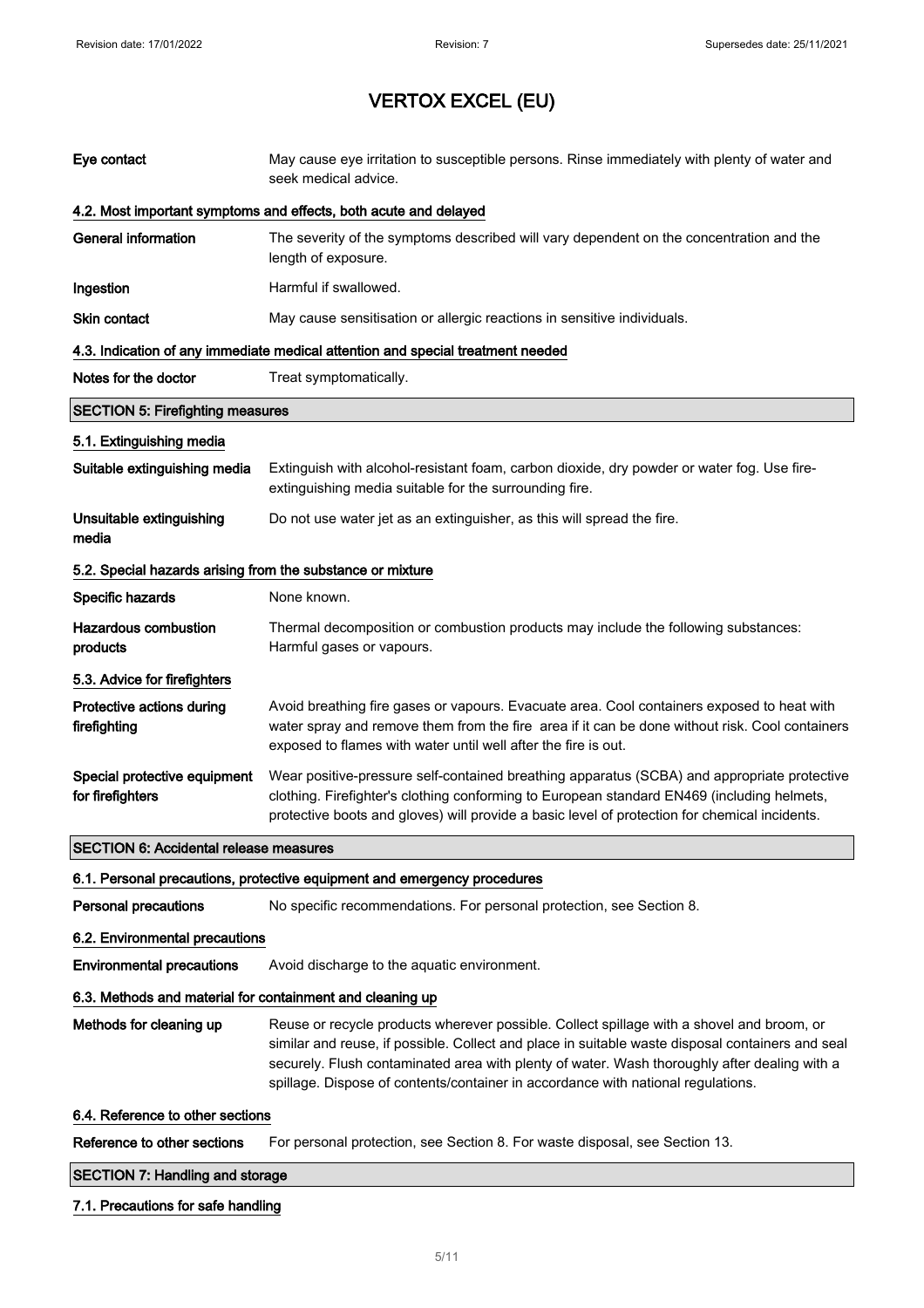| Usage precautions         | Avoid contact with skin and eyes. Keep away from heat, hot surfaces, sparks, open flames<br>and other ignition sources. No smoking. Good personal hygiene is necessary. Wash hands<br>and contaminated areas with water and soap before leaving the work site. Read label before<br>use. |
|---------------------------|------------------------------------------------------------------------------------------------------------------------------------------------------------------------------------------------------------------------------------------------------------------------------------------|
|                           | 7.2. Conditions for safe storage, including any incompatibilities                                                                                                                                                                                                                        |
| <b>Clarage procedures</b> | Stars in a soal dry looption. Stars only in the exiginal researcheds. Keep containers tightly                                                                                                                                                                                            |

#### 7.2. Conditions for safe storage, including any incompatibilities

| Storage precautions                                     | Store in a cool, dry location. Store only in the original receptacle. Keep containers tightly<br>closed in a well-ventilated place. Take suitable precautions when opening sealed containers,<br>as pressure can build up during storage.<br>Keep away from sources of heat. Keep out of the reach of children. Store away from<br>foodstuffs. Keep away from oxidizing agents. |
|---------------------------------------------------------|---------------------------------------------------------------------------------------------------------------------------------------------------------------------------------------------------------------------------------------------------------------------------------------------------------------------------------------------------------------------------------|
| Storage class                                           | Miscellaneous hazardous material storage.                                                                                                                                                                                                                                                                                                                                       |
| 7.3. Specific end use(s)                                |                                                                                                                                                                                                                                                                                                                                                                                 |
| Usage description                                       | Ready to use rodenticide containing 50 ppm Brodifacoum.                                                                                                                                                                                                                                                                                                                         |
| <b>SECTION 8: Exposure controls/Personal protection</b> |                                                                                                                                                                                                                                                                                                                                                                                 |

#### 8.1. Control parameters

#### Occupational exposure limits

Propane-1,2-diol (Propane-1,2-diol Particulates) WEL 8-Hr limit mg/M3: 10 Propane-1,2-diol (Propane-1,2-diol total vapour and particulates) WEL 8-Hr limit ppm: 150 WEL 8Hr limit mg/M3: 474 Sugar (Sucrose) WEL 8-Hr limit mg/M3: 10 WEL 15 min limit mg/M3: 20 Paraffin Wax WEL 8-Hr limit mg/M3: 2 WEL 15 min limit mg/M3: 6

Paraffin Wax (Paraffin wax fume) WEL 8-Hr limit mg/M3: 2 WEL 15 min limit mg/M3: 6

#### 8.2. Exposure controls

Protective equipment

| Appropriate engineering<br>controls | No specific ventilation requirements.                                                                                                                                                             |
|-------------------------------------|---------------------------------------------------------------------------------------------------------------------------------------------------------------------------------------------------|
| Personal protection                 | Body protection must be chosen depending on activity and possible exposure, for example<br>apron, protecting boots, chemical-protection suit.                                                     |
| Eye/face protection                 | No specific eye protection required during normal use.                                                                                                                                            |
| Hand protection                     | Suitable chemical resistant gloves are recommended for professional users.                                                                                                                        |
| Other skin and body<br>protection   | Handle in accordance with good hygiene and safety practice. Wearing of closed work clothing<br>is recommended. Avoid contact with the skin, eyes and clothing. Store work clothing<br>separately. |
| Hygiene measures                    | Wash hands thoroughly after handling. Wash at the end of each work shift and before eating,<br>smoking and using the toilet. Do not eat, drink or smoke when using this product.                  |
| Respiratory protection              | No specific recommendations. Provide adequate ventilation.                                                                                                                                        |
| Environmental exposure<br>controls  | Not regarded as dangerous for the environment.                                                                                                                                                    |

#### SECTION 9: Physical and chemical properties

#### 9.1. Information on basic physical and chemical properties

Appearance Wax Block.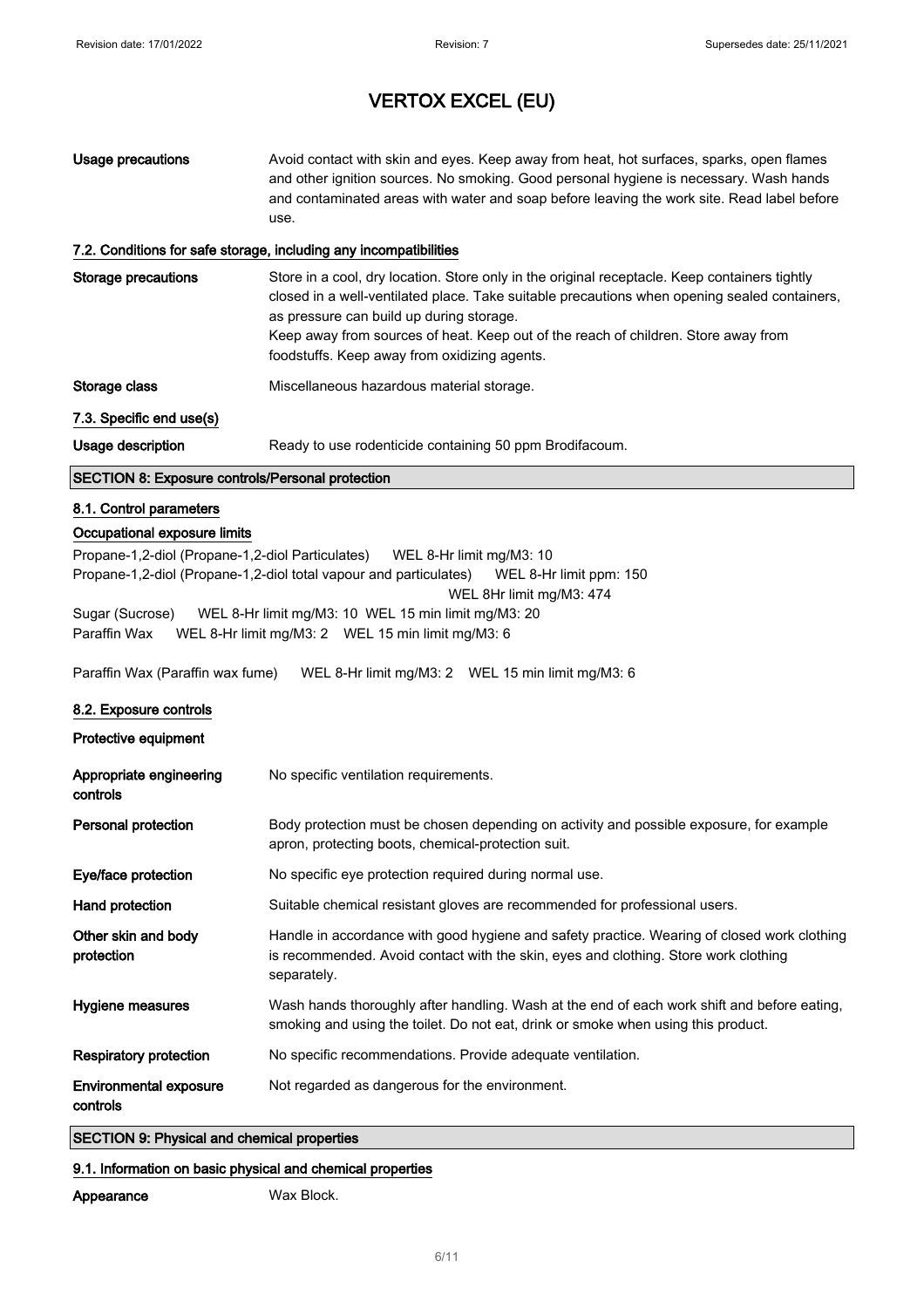| Colour                                          | Blue. Red.                                                                                                             |  |
|-------------------------------------------------|------------------------------------------------------------------------------------------------------------------------|--|
| Odour                                           | Slight.                                                                                                                |  |
| <b>Odour threshold</b>                          | No information available.                                                                                              |  |
| pH                                              | No information available.                                                                                              |  |
| <b>Melting point</b>                            | approx. 60 °C (for the wax).                                                                                           |  |
| Initial boiling point and range                 | No information available.                                                                                              |  |
| Flash point                                     | No information available.                                                                                              |  |
| <b>Evaporation rate</b>                         | Not relevant.                                                                                                          |  |
| <b>Evaporation factor</b>                       | No information available.                                                                                              |  |
| Flammability (solid, gas)                       | combustible                                                                                                            |  |
| Upper/lower flammability or<br>explosive limits | No information available.                                                                                              |  |
| Other flammability                              | No information available.                                                                                              |  |
| Vapour pressure                                 | Not relevant.                                                                                                          |  |
| Vapour density                                  | Not relevant.                                                                                                          |  |
| <b>Relative density</b>                         | 1.17                                                                                                                   |  |
| <b>Bulk density</b>                             | No information available.                                                                                              |  |
| Solubility(ies)                                 | Immiscible with water.                                                                                                 |  |
| <b>Partition coefficient</b>                    | Not relevant.                                                                                                          |  |
| Auto-ignition temperature                       | No information available.                                                                                              |  |
| <b>Decomposition Temperature</b>                | No information available.                                                                                              |  |
| <b>Viscosity</b>                                | No information available.                                                                                              |  |
| <b>Explosive properties</b>                     | Not considered to be explosive.                                                                                        |  |
| <b>Oxidising properties</b>                     | Not oxidising.                                                                                                         |  |
| 9.2. Other information                          |                                                                                                                        |  |
| <b>SECTION 10: Stability and reactivity</b>     |                                                                                                                        |  |
| 10.1. Reactivity<br>Reactivity                  | There are no known reactivity hazards associated with this product.                                                    |  |
| 10.2. Chemical stability                        |                                                                                                                        |  |
| <b>Stability</b>                                | Stable at normal ambient temperatures and when used as recommended. Stable under the<br>prescribed storage conditions. |  |
| 10.3. Possibility of hazardous reactions        |                                                                                                                        |  |
| Possibility of hazardous<br>reactions           | Keep away from: Oxidising agents.                                                                                      |  |
| 10.4. Conditions to avoid                       |                                                                                                                        |  |
| <b>Conditions to avoid</b>                      | Heat, sparks, flames.                                                                                                  |  |
| 10.5. Incompatible materials                    |                                                                                                                        |  |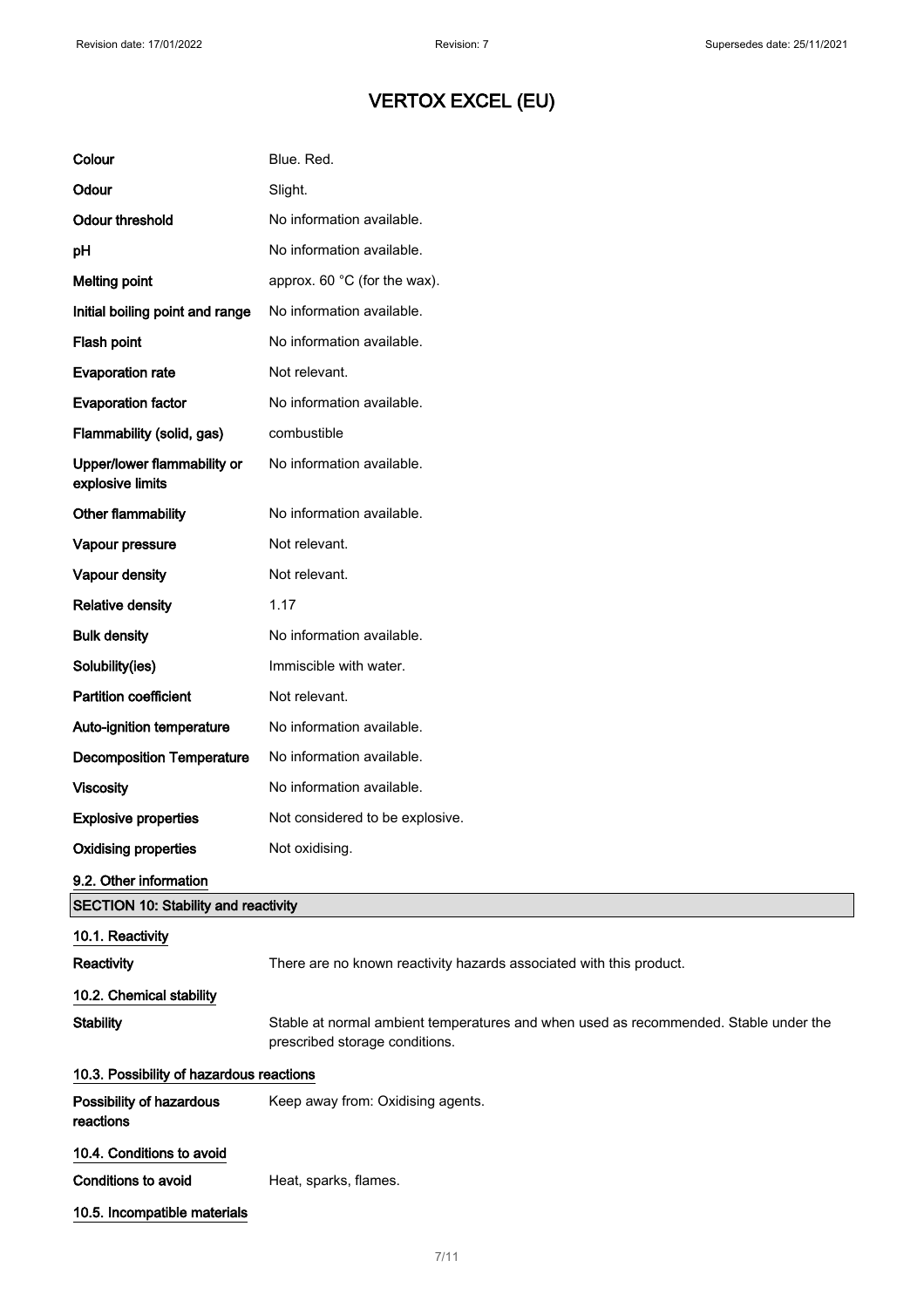| Materials to avoid                                                  | No specific material or group of materials is likely to react with the product to produce a<br>hazardous situation.                                                                |  |
|---------------------------------------------------------------------|------------------------------------------------------------------------------------------------------------------------------------------------------------------------------------|--|
| 10.6. Hazardous decomposition products                              |                                                                                                                                                                                    |  |
| Hazardous decomposition<br>products                                 | Does not decompose when used and stored as recommended. Thermal decomposition or<br>combustion products may include the following substances: Harmful gases or vapours.            |  |
| <b>SECTION 11: Toxicological information</b>                        |                                                                                                                                                                                    |  |
| 11.1. Information on toxicological effects                          |                                                                                                                                                                                    |  |
| Acute toxicity - oral                                               |                                                                                                                                                                                    |  |
| Notes (oral LD <sub>50</sub> )                                      | >2000 mg/kg                                                                                                                                                                        |  |
| Acute toxicity - dermal<br>Notes (dermal LD <sub>50</sub> )         | >2000 mg/kg                                                                                                                                                                        |  |
| Acute toxicity - inhalation<br>Notes (inhalation LC <sub>50</sub> ) | >5 mg/l (Dust)                                                                                                                                                                     |  |
| Skin corrosion/irritation                                           |                                                                                                                                                                                    |  |
| Skin corrosion/irritation                                           | Not irritating.                                                                                                                                                                    |  |
| Animal data                                                         | Based on available data the classification criteria are not met.                                                                                                                   |  |
| Serious eye damage/irritation                                       |                                                                                                                                                                                    |  |
| Serious eye damage/irritation                                       | Based on available data the classification criteria are not met.                                                                                                                   |  |
| <b>Respiratory sensitisation</b>                                    |                                                                                                                                                                                    |  |
| <b>Respiratory sensitisation</b>                                    | Based on available data the classification criteria are not met.                                                                                                                   |  |
| <b>Skin sensitisation</b><br><b>Skin sensitisation</b>              | Based on available data the classification criteria are not met.                                                                                                                   |  |
| Germ cell mutagenicity<br>Genotoxicity - in vitro                   | Based on available data the classification criteria are not met.                                                                                                                   |  |
| Carcinogenicity                                                     |                                                                                                                                                                                    |  |
| Carcinogenicity                                                     | Based on available data the classification criteria are not met.                                                                                                                   |  |
| <b>IARC</b> carcinogenicity                                         | None of the ingredients are listed or exempt.                                                                                                                                      |  |
| Reproductive toxicity                                               |                                                                                                                                                                                    |  |
| Reproductive toxicity - fertility                                   | Based on available data the classification criteria are not met.                                                                                                                   |  |
| Reproductive toxicity -<br>development                              | May damage the unborn child.                                                                                                                                                       |  |
| Specific target organ toxicity - single exposure                    |                                                                                                                                                                                    |  |
| STOT - single exposure                                              | Not classified as a specific target organ toxicant after a single exposure.                                                                                                        |  |
| Specific target organ toxicity - repeated exposure                  |                                                                                                                                                                                    |  |
| STOT - repeated exposure                                            | STOT RE 2 - H373 May cause damage to organs through prolonged or repeated exposure.                                                                                                |  |
| Aspiration hazard<br>Aspiration hazard                              | Not relevant. Solid.                                                                                                                                                               |  |
| <b>General information</b>                                          | Avoid contact during pregnancy/while nursing. May damage fertility. The severity of the<br>symptoms described will vary dependent on the concentration and the length of exposure. |  |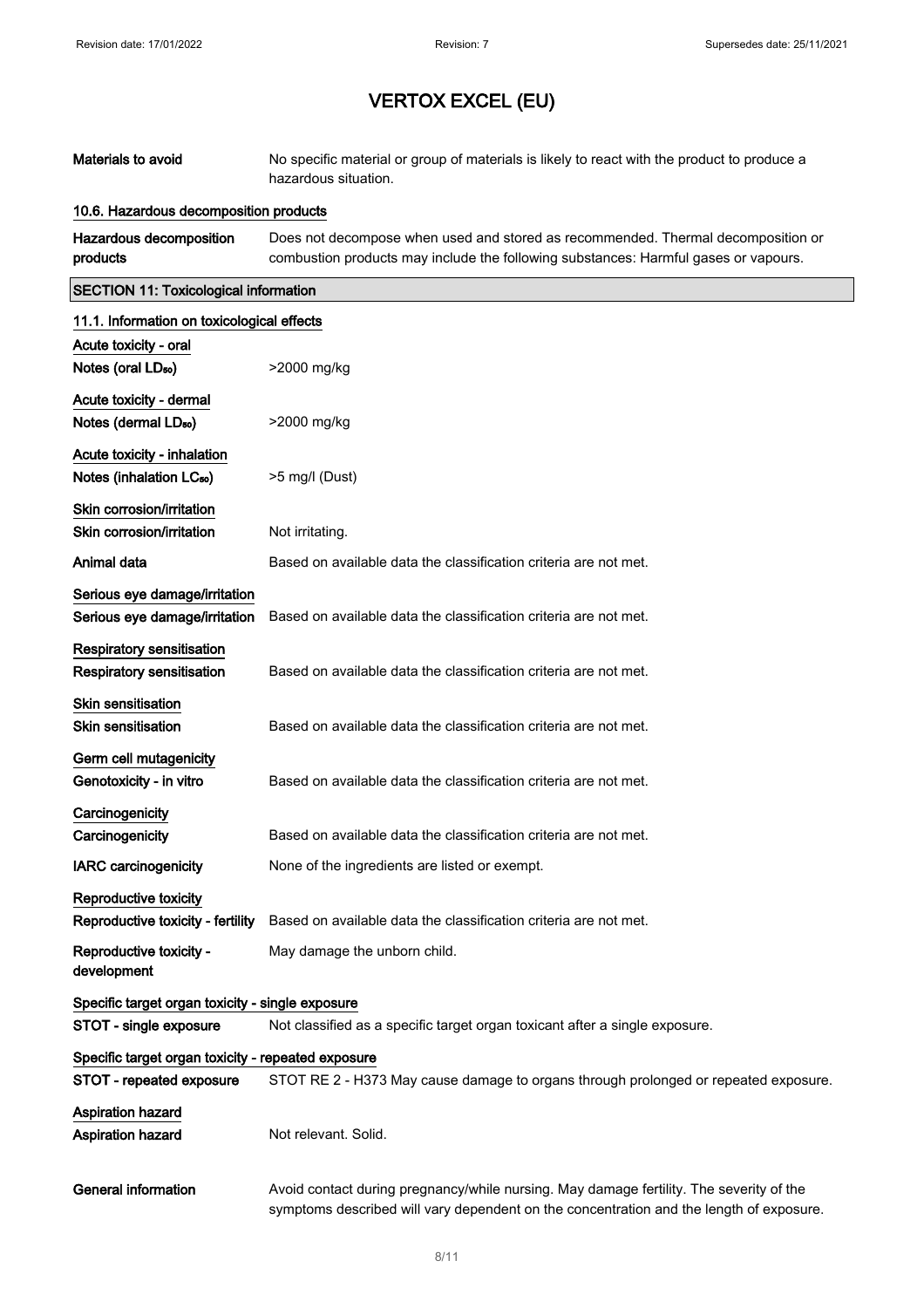| Inhalation                                 | No specific symptoms known.                                                                                                                                                                        |  |
|--------------------------------------------|----------------------------------------------------------------------------------------------------------------------------------------------------------------------------------------------------|--|
| Ingestion                                  | See section 4 - First Aid                                                                                                                                                                          |  |
| <b>Skin contact</b>                        | Prolonged contact may cause dryness of the skin.                                                                                                                                                   |  |
| Eye contact                                | No specific symptoms known.                                                                                                                                                                        |  |
| Route of exposure                          | Ingestion Inhalation Skin and/or eye contact                                                                                                                                                       |  |
| <b>Toxicity of ingredients</b>             | Denatonium Benzoate: LD50 Oral (Rat) = 584 mg/kg LC50 (Rat) 4h: >8.7 mg/l Brodifacoum<br>Acute Oral ≤5mg/kg Acute Dermal ≤50mg/kg Acute Inhalation ≤0.05mg/kg (Commission<br>Regulation 2016/1179) |  |
| <b>SECTION 12: Ecological information</b>  |                                                                                                                                                                                                    |  |
| Ecotoxicity                                | Not regarded as dangerous for the environment.                                                                                                                                                     |  |
| 12.1. Toxicity                             |                                                                                                                                                                                                    |  |
| <b>Toxicity</b>                            | Based on available data the classification criteria are not met.                                                                                                                                   |  |
| 12.2. Persistence and degradability        |                                                                                                                                                                                                    |  |
|                                            | <b>Persistence and degradability</b> The degradability of the product is not known.                                                                                                                |  |
| 12.3. Bioaccumulative potential            |                                                                                                                                                                                                    |  |
| <b>Bioaccumulative potential</b>           | No data available on bioaccumulation.                                                                                                                                                              |  |
| <b>Partition coefficient</b>               | Not relevant.                                                                                                                                                                                      |  |
| 12.4. Mobility in soil                     |                                                                                                                                                                                                    |  |
| <b>Mobility</b>                            | No data available.                                                                                                                                                                                 |  |
| 12.5. Results of PBT and vPvB assessment   |                                                                                                                                                                                                    |  |
| 12.6. Other adverse effects                |                                                                                                                                                                                                    |  |
| Other adverse effects                      | Toxic to mammals, including domesticated animals and birds if ingested. Exposure of non-<br>target animals should be prevented.                                                                    |  |
| <b>Toxicity of ingredients</b>             | Brodifacoum<br>Daphnia EC50/48Hr = 0.25 mg/l Rainbow trout LC50/96Hr = 0.042 mg/l                                                                                                                  |  |
| <b>SECTION 13: Disposal considerations</b> |                                                                                                                                                                                                    |  |
| 13.1. Waste treatment methods              |                                                                                                                                                                                                    |  |
| <b>General information</b>                 | This material and its container must be disposed of in a safe way.                                                                                                                                 |  |
| <b>Disposal methods</b>                    | Dispose of in accordance with applicable regional, national, and local laws and regulations.<br>Dispose of Contaminated packaging as unused product unless fully cleaned.                          |  |
| Waste class                                | Waste disposal key number from EWC is 20 01 19 (Pesticides)                                                                                                                                        |  |
| <b>SECTION 14: Transport information</b>   |                                                                                                                                                                                                    |  |
| General                                    | The product is not covered by international regulations on the transport of dangerous goods<br>(IMDG, IATA, ADR/RID).                                                                              |  |
| 14.1. UN number                            |                                                                                                                                                                                                    |  |
| Not applicable.                            |                                                                                                                                                                                                    |  |
| 14.2. UN proper shipping name              |                                                                                                                                                                                                    |  |

Not applicable.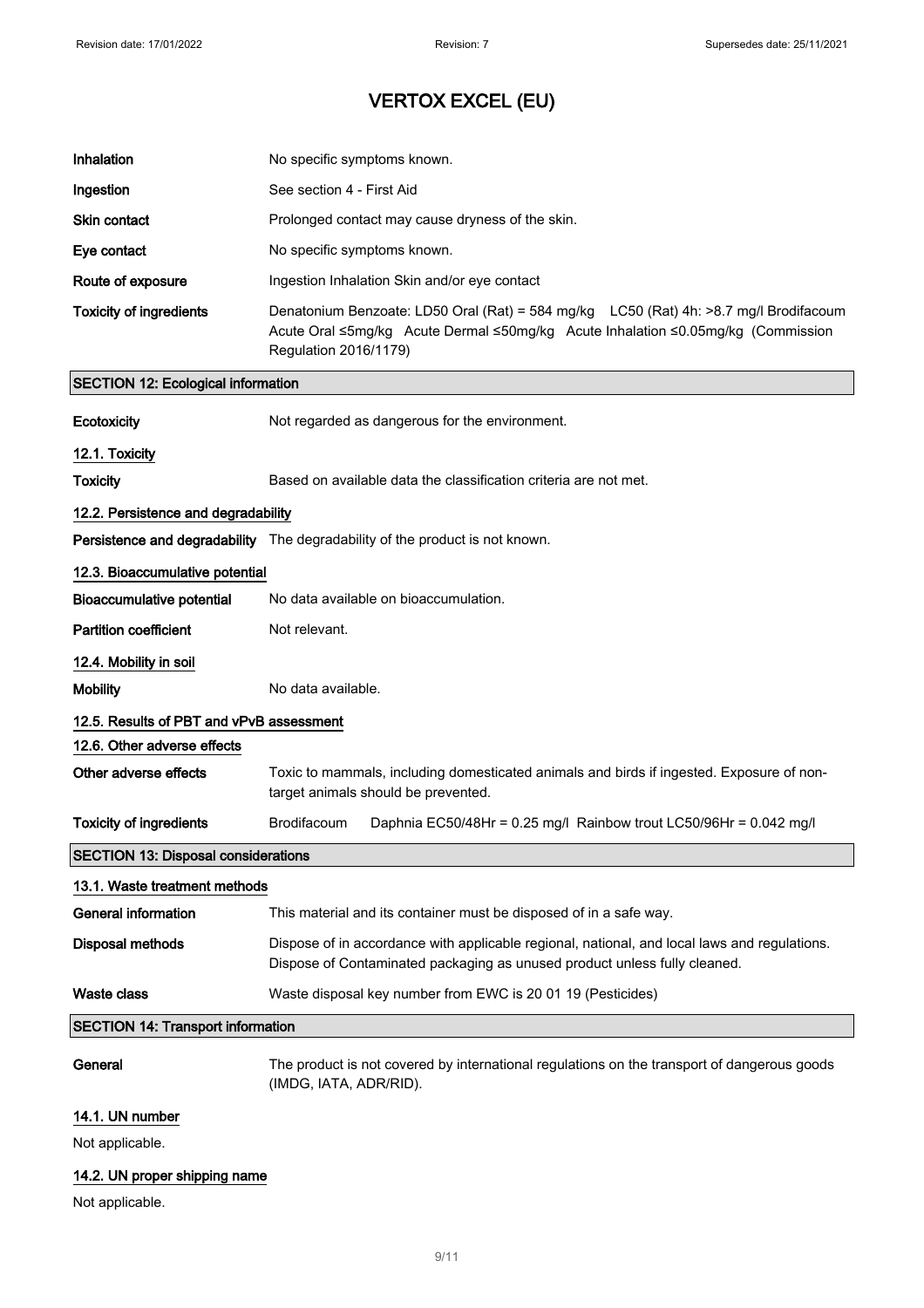#### 14.3. Transport hazard class(es)

No transport warning sign required.

#### 14.4. Packing group

Not applicable.

#### 14.5. Environmental hazards

Environmentally hazardous substance/marine pollutant No.

#### 14.6. Special precautions for user

Not applicable.

#### 14.7. Transport in bulk according to Annex II of MARPOL and the IBC Code

Transport in bulk according to Not applicable. Annex II of MARPOL 73/78 and the IBC Code

SECTION 15: Regulatory information

| 15.1. Safety, health and environmental regulations/legislation specific for the substance or mixture |                                                                                         |  |
|------------------------------------------------------------------------------------------------------|-----------------------------------------------------------------------------------------|--|
| <b>National regulations</b>                                                                          | Authorisation number: IE/BPA 70532                                                      |  |
|                                                                                                      | Health and Safety at Work etc. Act 1974 (as amended).                                   |  |
|                                                                                                      | EH40/2005 Workplace exposure limits.                                                    |  |
|                                                                                                      | The Carriage of Dangerous Goods and Use of Transportable Pressure Equipment             |  |
|                                                                                                      | Regulations 2009 (SI 2009 No. 1348) (as amended) ["CDG 2009"].                          |  |
| EU legislation                                                                                       | Regulation (EC) No 1907/2006 of the European Parliament and of the Council of 18        |  |
|                                                                                                      | December 2006 concerning the Registration, Evaluation, Authorisation and Restriction of |  |
|                                                                                                      | Chemicals (REACH) (as amended).                                                         |  |
|                                                                                                      | Commission Regulation (EU) No 2015/830 of 28 May 2015.                                  |  |
|                                                                                                      | Regulation (EC) No 1272/2008 of the European Parliament and of the Council of 16        |  |
|                                                                                                      | December 2008 on classification, labelling and packaging of substances and mixtures (as |  |
|                                                                                                      | amended).                                                                               |  |

#### 15.2. Chemical safety assessment

No chemical safety assessment has been carried out.

#### Inventories

#### EU - EINECS/ELINCS

None of the ingredients are listed or exempt.

SECTION 16: Other information